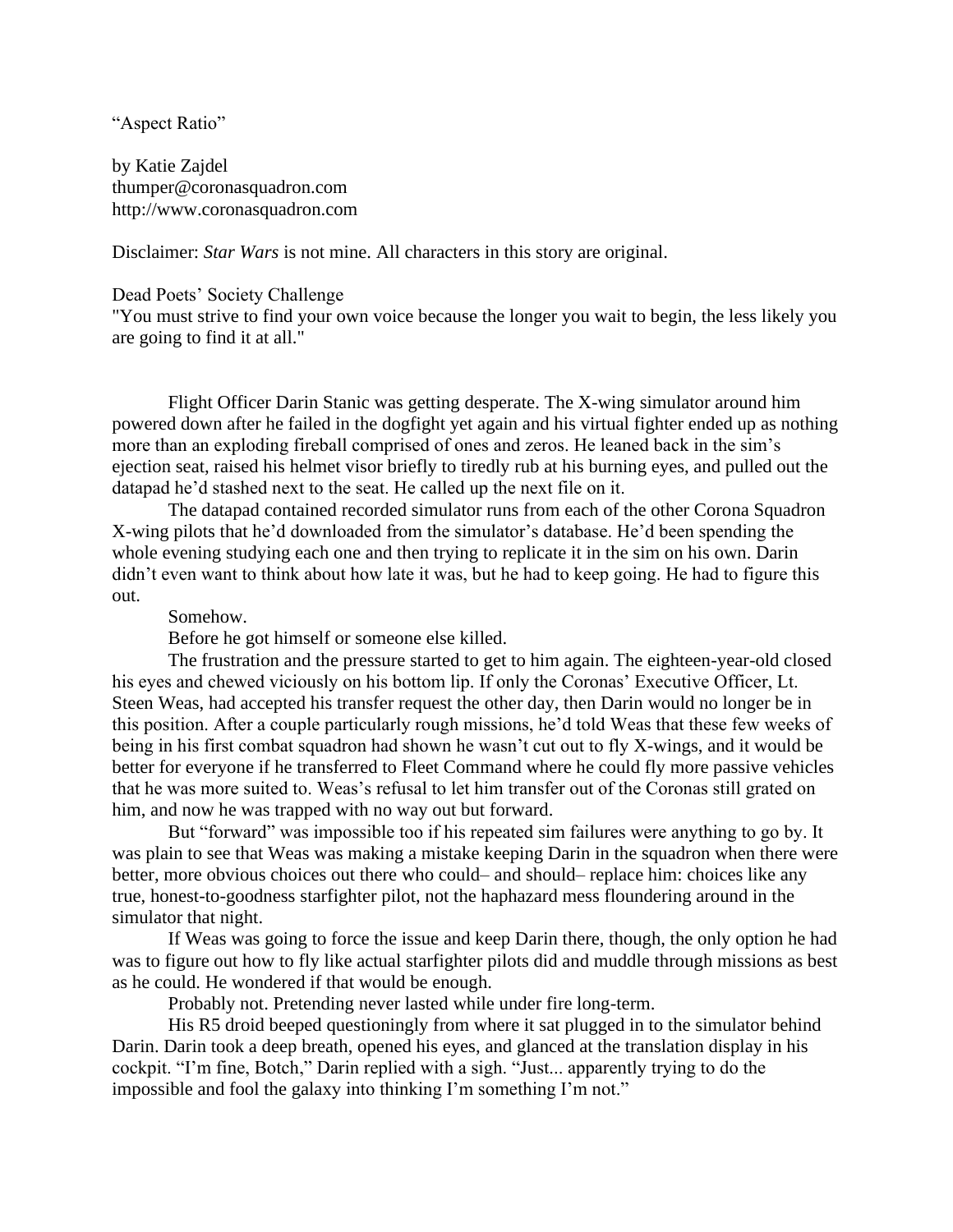He forced his attention back to the datapad and was dismayed to see he was running out of options– he'd studied most of his squadmates' flights already. He'd tried flying in the extremely precise way that Lt. Weas did, but Darin wasn't skilled enough to pull it off. He'd tried mimicking the more touch-and-go, shoot-then-disengage style of CC, Corona Six, but it wasn't effective for him. Maptoo, Corona Five and CC's wingman, had a knack for spotting quick opportunities in a dogfight, which made the Gran a natural choice to pair with CC, but a dogfight still just looked like a jumble of supreme chaos to Darin. Slurry, Corona Seven, seemed to be able to optimize his fighter for every single situation he found himself in, but since Darin only had two arms and not four like Slurry did, that soon proved futile. He already knew he couldn't fight like his own wingman, Quiver, since he'd been trying to since joining the Coronas. Quiver was a much better shot in an X-wing than Darin was. He'd just failed at flying like Ikoa, Corona Two. She was a defensive pilot who excelled at keeping TIEs outside of her "bubble," which usually included her wingman, Commander Mackin, the Coronas' Commanding Officer.

The next recorded file Darin had queued up on the datapad was Chopper, Corona Three. He grimaced. He probably should have started with Chopper, but at the same time he knew exactly why he'd been delaying it. Chopper was an extremely aggressive fighter, and Darin already knew that he himself wasn't like that. But that was the problem.

Chopper was exactly what Darin thought of when he heard the words "starfighter pilot." He was cocky, self-assured to the point of arrogance, and the kind of person who would jump in a cockpit without a second thought, easily slam some torpedoes into their enemies and take it all in stride. He was confident. Competent.

In short, Chopper was everything that Darin wasn't.

And that was exactly why Darin didn't belong in this squadron: nothing about him was anything like a starfighter pilot should be. Not all the other Coronas were as aggressive as Chopper, but they were still true starfighter pilots, so Darin had thought they would be easier to model his act after. But so far he couldn't. The others were just as elusive and out of reach for him. Though really, he supposed that wasn't exactly surprising since he *wasn't* a true starfighter pilot. He couldn't swim like a Mon Cal either when he wasn't one.

He finished studying Chopper's recorded run, gritted his teeth, then started the simulator program again.

Darin tried his best to follow Chopper's example and fight the virtual TIEs as boldly and aggressively as he could, but it ended just as abysmally as he'd expected. Cockpit alarms blared and his viewport lit up with the beginnings of the explosion that consumed his X-wing, then the program shut down as his fighter was destroyed. He leaned his head back against the headrest, stared at nothing, and sat there for a moment in despair.

The comm inside his helmet's headset crackled to life. "Nine? It's really late. What are you doing in there?"

Darin sighed at hearing Commander Quentell Mackin's voice and wondered if he was in trouble. He took a breath and then transmitted his reply. "Just some sim work, sir."

"Obviously," said Mackin. "But there's no sim work that is so pressing at the moment that it has to be done at this hour. I can't have you stumbling around half-asleep on duty for no reason. There'll be enough of that in the future. Come on out."

Darin wanted to protest, but his CO was not the one to do it with. Instead, he said, "Yes, sir." He powered down the simulator and hit the control to lower Botch to the floor. Then he unfastened his seat restraints, raised the sim's cockpit canopy, stiffly climbed out, and shoved the datapad in one of his flight suit's many large pockets. Darin pulled his helmet and gloves off and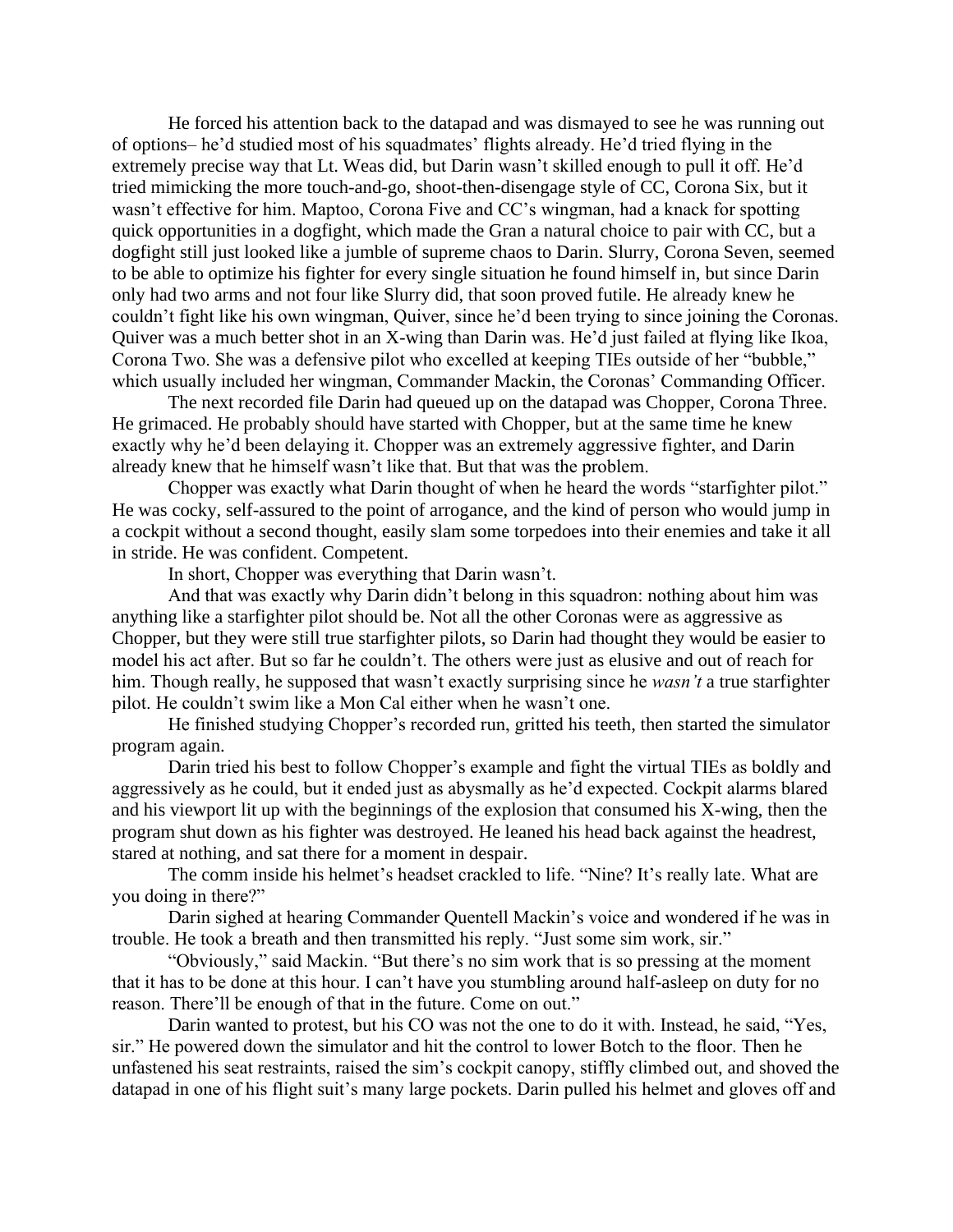pushed some of his sweaty dark blond bangs away from his eyes.

Mack was half-standing beside, half-sitting on the edge of the master control console in the sim room. The stocky pilot was wearing his beige general duty uniform, and Darin felt a bit self-conscious in his bright orange flight suit and X-wing gear. It all looked natural on everyone else, but it always made Darin feel like he was dressing up in a costume for some theatrical performance.

Without taking his eyes from Darin, Mackin said, "Botch, you can head back to the hangar now. You're done here for the night." Botch swivelled his flattened head back and forth between Darin and Mackin for a moment, then he beeped and rolled out of the sim room.

Mackin gestured to a chair at the console. "Have a seat, Darin."

Darin longed to follow Botch and escape, but he did as he was told. He set his helmet and gloves on the deck next to him.

Mackin ran a hand through his black crew cut, walked around, and sat in a chair beside Darin. "I've been meaning to talk to you," the commander said casually. "I was going to do it in the morning, but then you went and made yourself a lovely captive audience for me here." Mackin grinned briefly, then sobered. "You've been acting different since Lieutenant Weas told me you asked to transfer out. Is that what this was all about?" He indicated the simulator.

Darin looked at the floor and nodded.

"Based on the bit I saw on the monitor, your last run didn't seem like it went too well. Your flying seemed... off, too. What were you trying to do in there? Maybe I can help."

Darin fidgeted, wishing his squadron leader hadn't seen how much of a useless failure he was. "Nothing, sir." He still didn't look up.

Mack leaned back in his seat. "Ah. So you were doing 'nothing' after midnight in the simulator for no reason when even I can see you're exhausted. How about you try a real answer this time?"

Even though Mack's voice was mild, Darin still flinched. He squirmed, uncomfortable, and wondered how little he could get away with saying.

He opened his mouth to give another evasive non-answer, but then he stopped as a different thought occurred to him. Maybe this was a blessing in disguise. This might be his chance. If he could convince Mack to accept the transfer, there would be nothing Lt. Weas could do about it. And since Mack had just seen the disaster that was Darin's last sim run, maybe he'd be more open to it.

Darin finally met Mackin's steady, dark-blue-eyed gaze, and said, "Sir, I've been trying to figure out how to integrate into the squadron like Lieutenant Weas said, but I can't. It isn't working. This whole thing isn't working. *I'm* not working."

Darin half-expected to get yelled at like he would have been in his training squadron, but instead, Mackin seemed to give the words careful consideration. Then the commander simply asked, "Why not?"

"Because I'm not like the others. I don't know how to do this," Darin said.

"How to do what?"

"Be a starfighter pilot."

"Except you do. You graduated from your training squadron. You've flown in combat. You can fly an X-wing," Mack said in a matter-of-fact tone.

"But sir, you don't understand. None of that means anything when– when– it's–" He stopped with a short growl. He didn't know how to put it into words that made sense, and the negativity and lack of sleep were getting to him.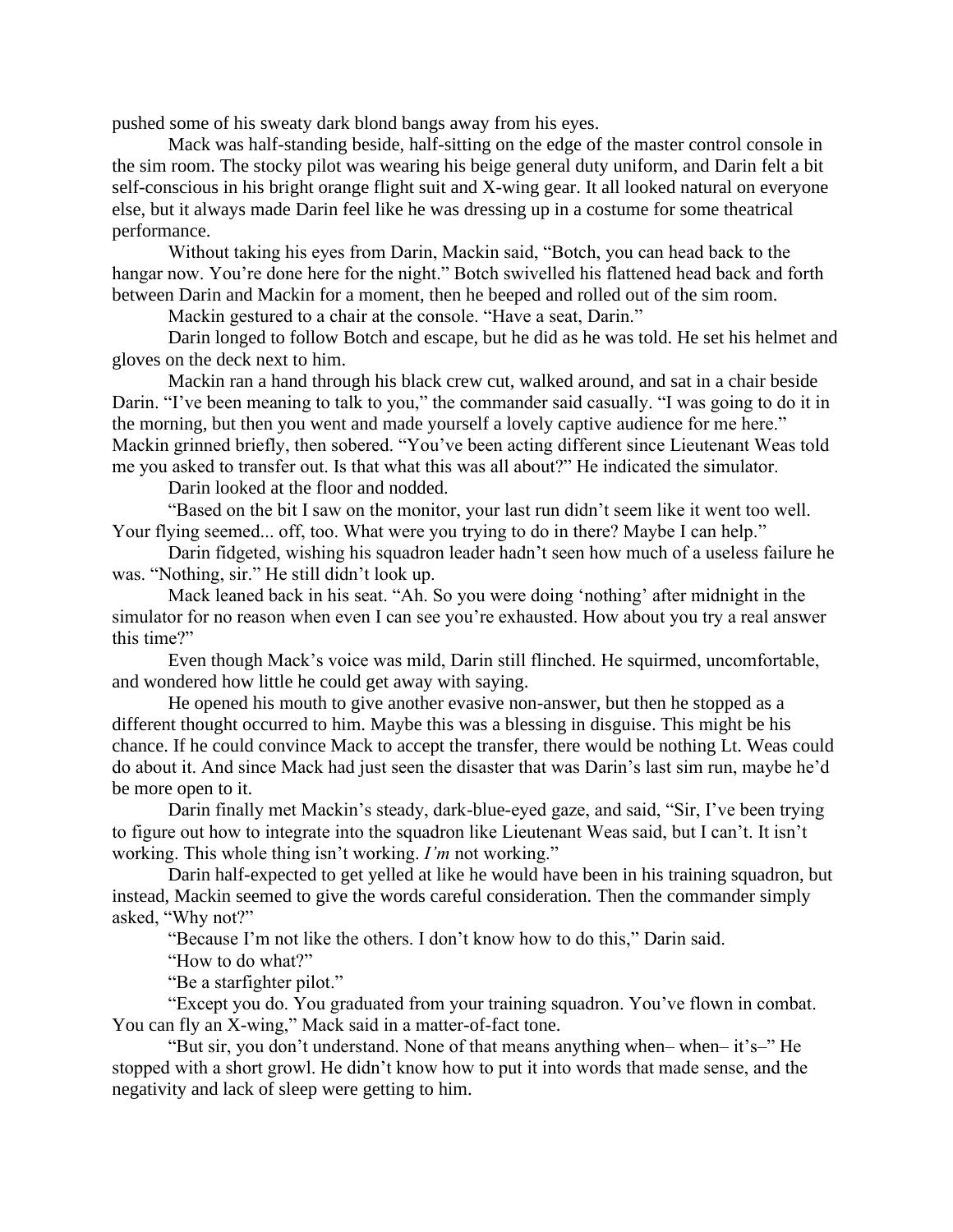"When it's what?" asked Mackin curiously.

"When it's me!" Darin blurted out in aggravation.

Mackin blinked at him. "Okay, you lost me. Run that by me again."

"Sir, I'm *just me*. I'm not a fighter pilot!"

Mackin started to bark a laugh, but he abruptly strangled it when he seemed to notice the deadly serious look on Darin's face. Mackin cleared his throat and said, "You think you're not a fighter pilot?"

"Sir, I *know* I'm not! That's what I'm trying to tell you and Lieutenant Weas! That's why it's a mistake for me to be here. You should transfer me out so you can get a *real* starfighter pilot in here instead, and everyone will be safer!"

"And what do you consider to be a 'real' starfighter pilot?" Mackin asked.

Wasn't it obvious? "One of you!" Darin's voice strained with frustration at himself, at the others for not listening to him, and at the galaxy at large. "All of you are. Especially Chopper. But all of you. You can jump in your fighters like it's nothing. You can handle yourselves. You know what to do. You make dogfights look easy! And that's not me! Sir, I'm just some nobody from some far-flung planet you barely even knew existed. I flew landspeeders on a local delivery route. I only had my orbital pilot's license. I played sports with my friends. *None of that* makes me anything close to a starfighter pilot!"

Mackin was apparently struggling to follow Darin's logic. "But being able to fly a starfighter does," Mackin pointed out. "I know you can do that. You've done it numerous times on our missions and patrols. You're a pilot in a starfighter squadron. The rest will come with experience. So what am I missing?"

"That's what I don't know," Darin said plaintively. "That's what I can't figure out. It's not experience– it's something more than that. I could fly for twenty years and I'd still be in the exact same spot, because nothing about me is a starfighter pilot. So I was going through sim runs from the others to try to figure out what they did, to see if there was any way I could replicate how they fly to act like an actual starfighter pilot and minimize the damage I'm going to cause by not being what I need to be, but I can't."

Mackin furrowed his brow, cocked his head and leaned forward, resting his elbows on his knees. "Well, of course you can't truly replicate their flights. Because you're not them, and you don't fly like them."

"Yes! Sir, that's exactly what I've been trying to tell you!"

"No, I think you're misunderstanding me." Mackin shut down Darin's triumph. He studied Darin a bit more closely and finally asked, "Listen, do you think there's something more to it that you're missing? Because there's not. There isn't some magical Force-imbued quality that makes someone a starfighter pilot aside from simply being able to fly a starfighter. That's all. Anything more is just holovid nonsense and has no basis in reality. There's no pedestal to get up on, no chosen status, no elite sponsored membership, nothing different from any other occupation."

Darin shook his head, resisting the notion. "Sir, boring, normal nobodies like me just don't fall into the starfighter pilot category."

"Then I've got an entire squadron full of people who aren't starfighter pilots, and I'll need to take that up with our recruiting office and find out why they're sending them when they're not qualified," said Mack. "The cold, hard fact, Darin, is that *all of us* are normal people. Well, I use the word 'normal' loosely in the case of your wingman, but that's beside the point. We're normal. Just like you. We do and like normal things. I can have you over for a horticulture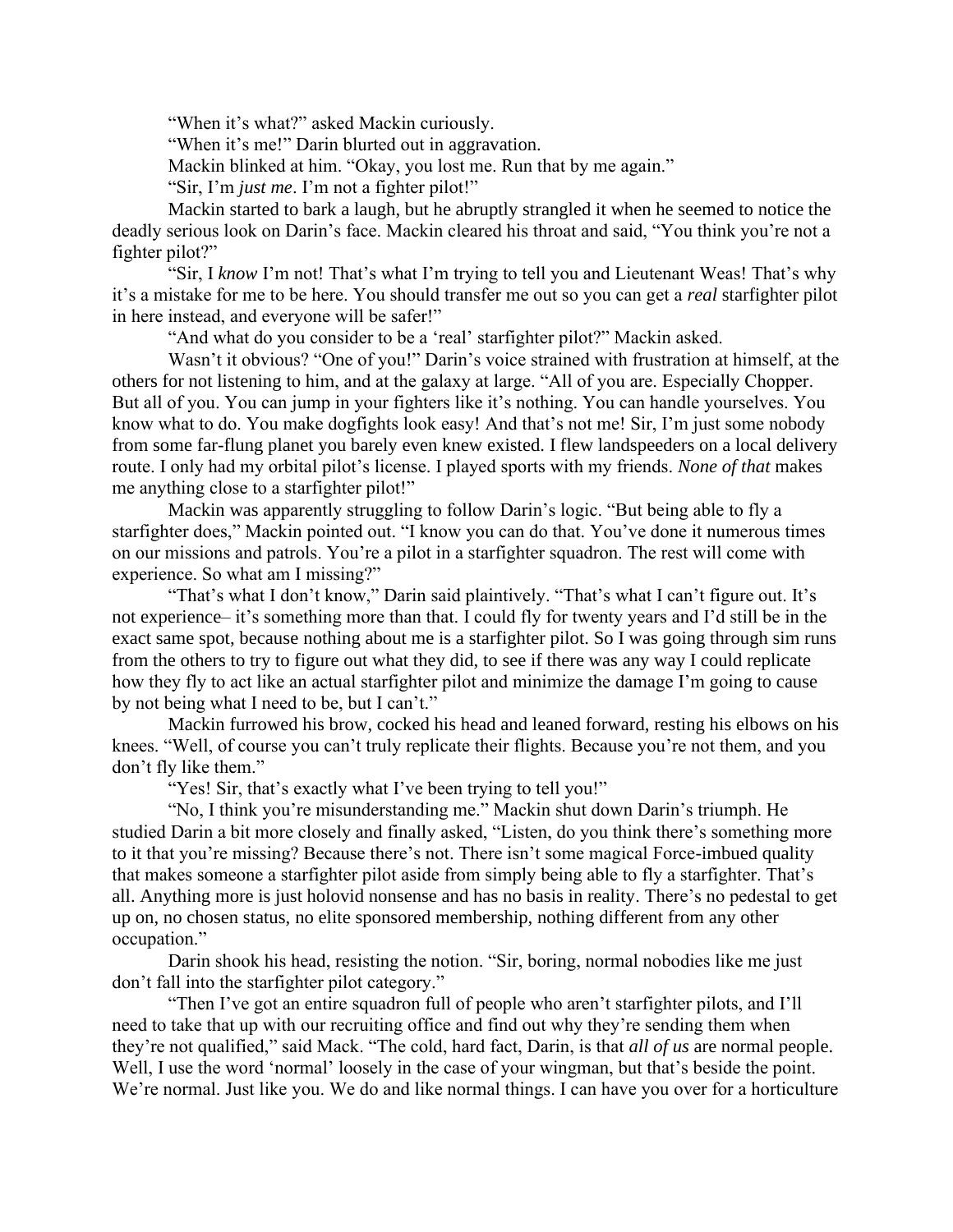chat sometime if you want, and I could sit here and list something like that for every single one of your squadmates. No one was born in a flight suit, and in fact very few of them had much formal pilot training before joining the Rebellion. You're actually farther ahead in that regard. It sounds like you're viewing your squadmates through some special lens and seeing something that frankly isn't there, so the notion that you think you're missing it is incorrect because you can't be missing something that doesn't exist. Do you see what I'm saying?"

Darin tried, but he was too flustered. He ended up mutely shaking his head.

Mackin sighed. "Let me try putting this another way. Tonight you've been trying to fly like your squadmates, thinking that if you can fly like them, then that means you can fly like a 'real' starfighter pilot. Right?"

Darin nodded.

Mackin continued, "But the way each of them flies is a direct result of their 'normal' self. Who they are. What they're good at. What skills they had before they ever set foot in a cockpit. Your past and who you are is different from them, just like each of them is different from each other. That's why you have trouble flying like them, and why none of them can fly like the others. And besides, I wouldn't want them to. It would mean we lose something, that unique capability that each brings with them, and that would do nothing but diminish the squadron."

Darin kept quiet, struggling to reconcile the words with his ingrained mindset, and after a few moments Mackin leaned back in his chair. "You know, I remember my entrance interview with my first squadron on my homeworld," Mackin said. "I was a cocky, insufferable young cadet fresh out of our academy."

Darin blinked in surprise. "Cocky" and "insufferable" were not words that had ever crossed his mind when thinking of how to describe Commander Mackin.

Mack seemed to notice his reaction and smiled as he continued, "Yup, I thought I knew it all... until we got to one particular question in the interview. My commander asked me what I had to offer the squadron. I totally botched that answer, but the question stuck with me. Now I want you to think about it too. What is it that you and you alone can offer the Coronas as a whole? I don't want you to fly and fight like Chopper or CC or myself or anyone else. We already have a Chopper and a CC, and two squadron leaders would cause issues with the chain of command. I want you to fly and fight like *you*, with all of your unique skills and strengths and talents, regardless of if they were borne in a cockpit or not. That's the only way you'll ever be effective in this line of work, and I don't think I need to remind you that if someone in this line of work is not effective, they tend to meet an untimely end and lose any chance to figure it out later. So think about it. Come up with something. Because, honestly, Darin–" Mackin held his gaze– "being a benefit to the squadron is the only intrinsic aspect of a starfighter pilot that I care about. Everything else will take care of itself."

"But... sir..." Darin said. He fidgeted some more. "I... don't think I have anything."

"Yes, you do. I wouldn't have let you join the squadron if you didn't. Now," Mackin said as he slowly got to his feet, "it's really late and we both should get some sleep. Come find me in the morning if you have questions, okay?"

Darin nodded and also stood. He was still stiff. "Yes, sir. Thank you," he said, subdued. Commander Mackin nodded, then said, "All right. Good night." He turned and walked

out.

Darin hesitated. He looked back at his silent simulator. He still had two other pilots to study in this understaffed squadron.

One of the remaining ones was Mack.